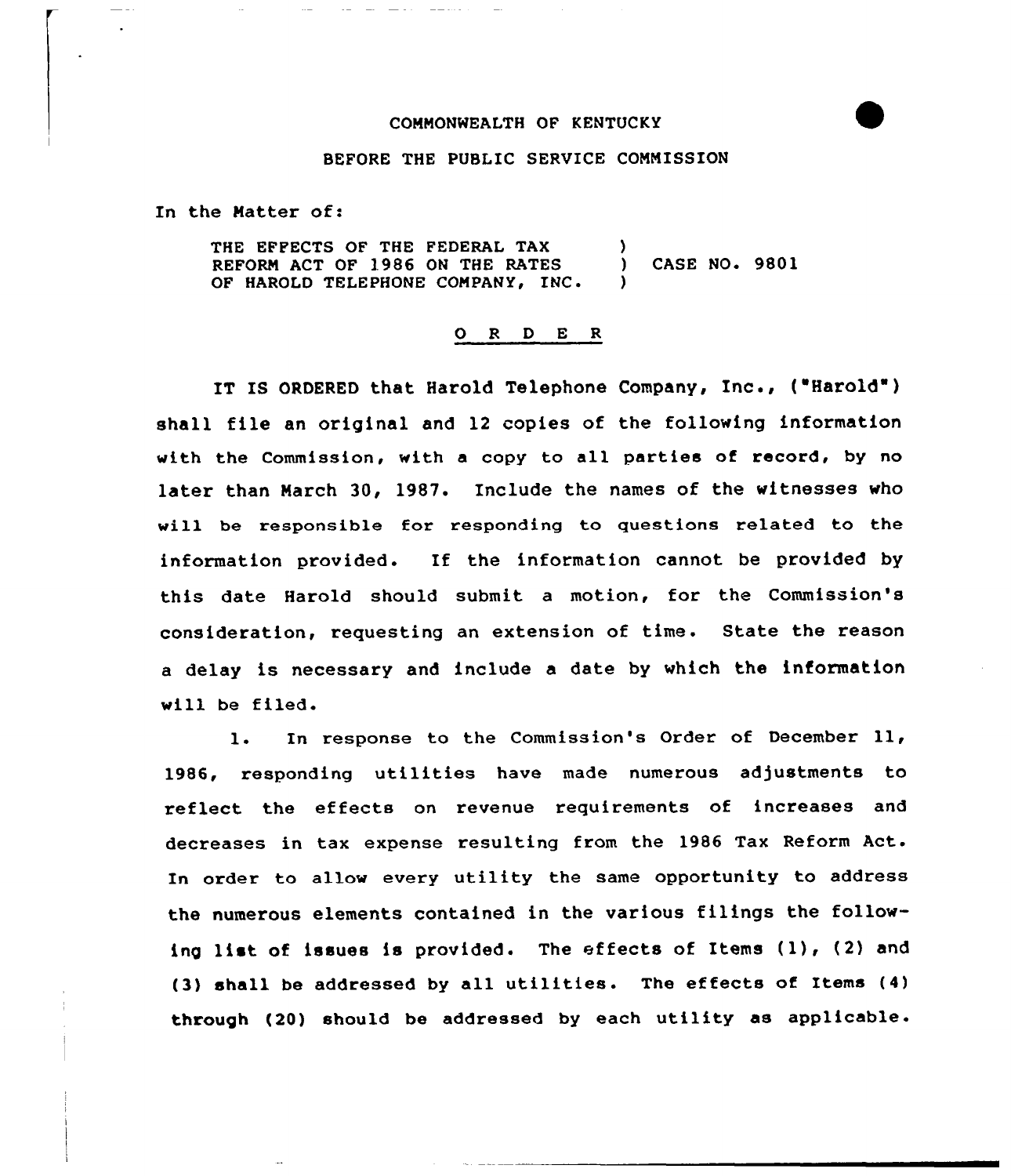For each item below, provide the dollar amount for each adjustment or, for items omitted, an explanation as to why the information is not being supplied. Include a detailed explanation and workpapers of how each amount was determined and a reconciliation of the sum of these adjustments to the total amount of revenue requirement affect included in the original application.

- Federal tax rate change 46 to 34 percent.  $(1)$
- (2) Amortization of excess deferred taxes.
	- (a) Depreciation related.
	- (b) Non-depreciation related.
- $(3)$ Unbilled revenues.
- (4) Alternative minimum tax.
- Kentucky income taxes.  $(5)$
- $(6)$ Investment tax credits.
- (7) Capitalized overheads.
- (8) Capitalized interest.
- (9) Depreciation.
- (10) Vacation pay.
- $(11)$  ESOP.
- (12) Pension expense.
- (13) Uncollectible accounts and bad debt reserve.
- (14) Provision for 80 percent of certain business expense deductions.
- (15) tions in aid of construction
- (16) Customer advances for construction.
- (17) Super fund taxes.
- (18) PGAs.